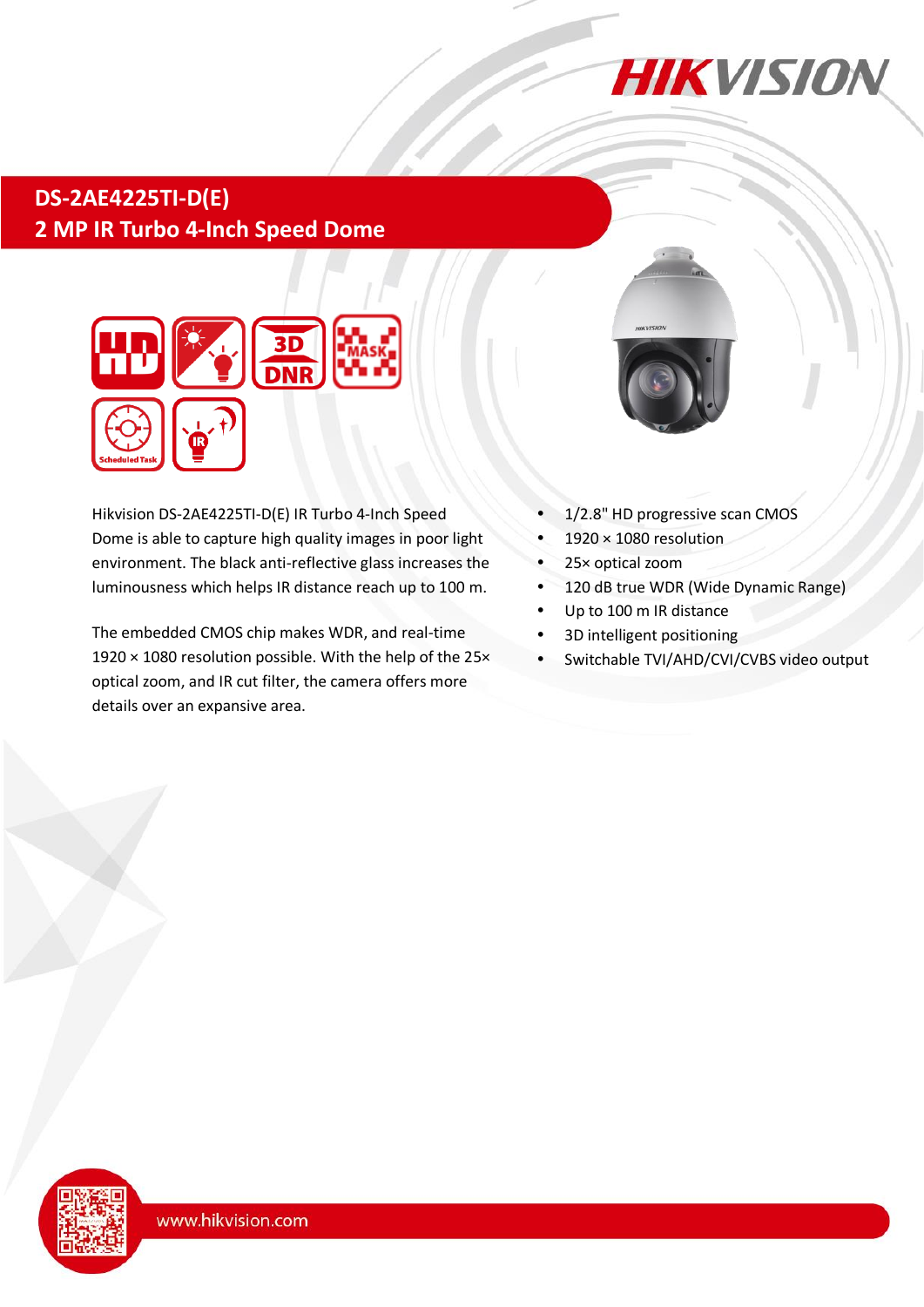

## **Specification**

J

| <b>Camera</b>                       |                                                                          |  |
|-------------------------------------|--------------------------------------------------------------------------|--|
| Model                               | DS-2AE4225TI-D(E)                                                        |  |
| Image Sensor                        | 1/2.8" progressive scan CMOS                                             |  |
| Max. Image Resolution               | $1920 \times 1080$                                                       |  |
| <b>Frame Rate</b>                   | 50Hz: 25fps @(1920 × 1080)                                               |  |
|                                     | 60Hz: 30fps @(1920 × 1080)                                               |  |
| Min. Illumination                   | Color: 0.005 Lux @ (F1.6, AGC ON)<br>B/W: 0.001 Lux @(F1.6, AGC ON)      |  |
|                                     | 0 lux with IR                                                            |  |
| <b>White Balance</b>                | AUTO/MANUAL/HAUTO/ATW/INDOOR/OUTDOOR                                     |  |
| AGC                                 | AUTO/MANUAL                                                              |  |
| <b>DNR</b>                          | 3D DNR                                                                   |  |
| <b>WDR</b>                          | $\geq$ 120 dB                                                            |  |
| <b>Shutter Time</b>                 | PAL: 1/1 s to 1/10,000 s                                                 |  |
|                                     | NTSC: 1/1 s to 1/10,000 s                                                |  |
| Day & Night                         | IR cut filter                                                            |  |
| Digital Zoom                        | $16\times$                                                               |  |
| Privacy Mask                        | 8 programmable privacy masks                                             |  |
| <b>BLC (Backlight Compensation)</b> | Yes                                                                      |  |
| HLC (highlight Compensation)        | Yes                                                                      |  |
| EIS (Electric Image Stabilization)  | Yes                                                                      |  |
| <b>Regional Focus</b>               | Yes                                                                      |  |
| Lens                                |                                                                          |  |
| Focus Mode                          | Auto/Semiauto/Manual                                                     |  |
| Focal Length                        | 4.8 mm to 120 mm, 25x Optical                                            |  |
| Aperture Range                      | F 1.6 to F 3.5                                                           |  |
| Horizontal Field of View            | 57.6° to 2.5° (wide-tele)                                                |  |
| Min. Working Distance               | 10 mm to 1500 mm (wide to tele)                                          |  |
| Zoom Speed                          | Approx. 3.2 s (optical, wide to tele)                                    |  |
| <b>Pan and Tilt</b>                 |                                                                          |  |
| Pan Range                           | 360° endless                                                             |  |
| Pan Speed                           | Pan manual speed: 0.1° to 80°/s                                          |  |
|                                     | Pan preset speed: 80°/s                                                  |  |
| <b>Tilt Range</b>                   | -15° to 90° (auto flip)                                                  |  |
| <b>Tilt Speed</b>                   | Tilt manual speed: 0.1° to 80°/s                                         |  |
|                                     | Tilt preset speed: 80°/s                                                 |  |
| Proportional Zoom                   | Rotation speed can be adjusted automatically according to zoom multiples |  |
| Presets                             | 256                                                                      |  |
| Patrol                              | 10 patrols, up to 32 presets per patrol                                  |  |
| Pattern                             | 5 patterns, with the total recording time no less than 10 minutes        |  |
|                                     |                                                                          |  |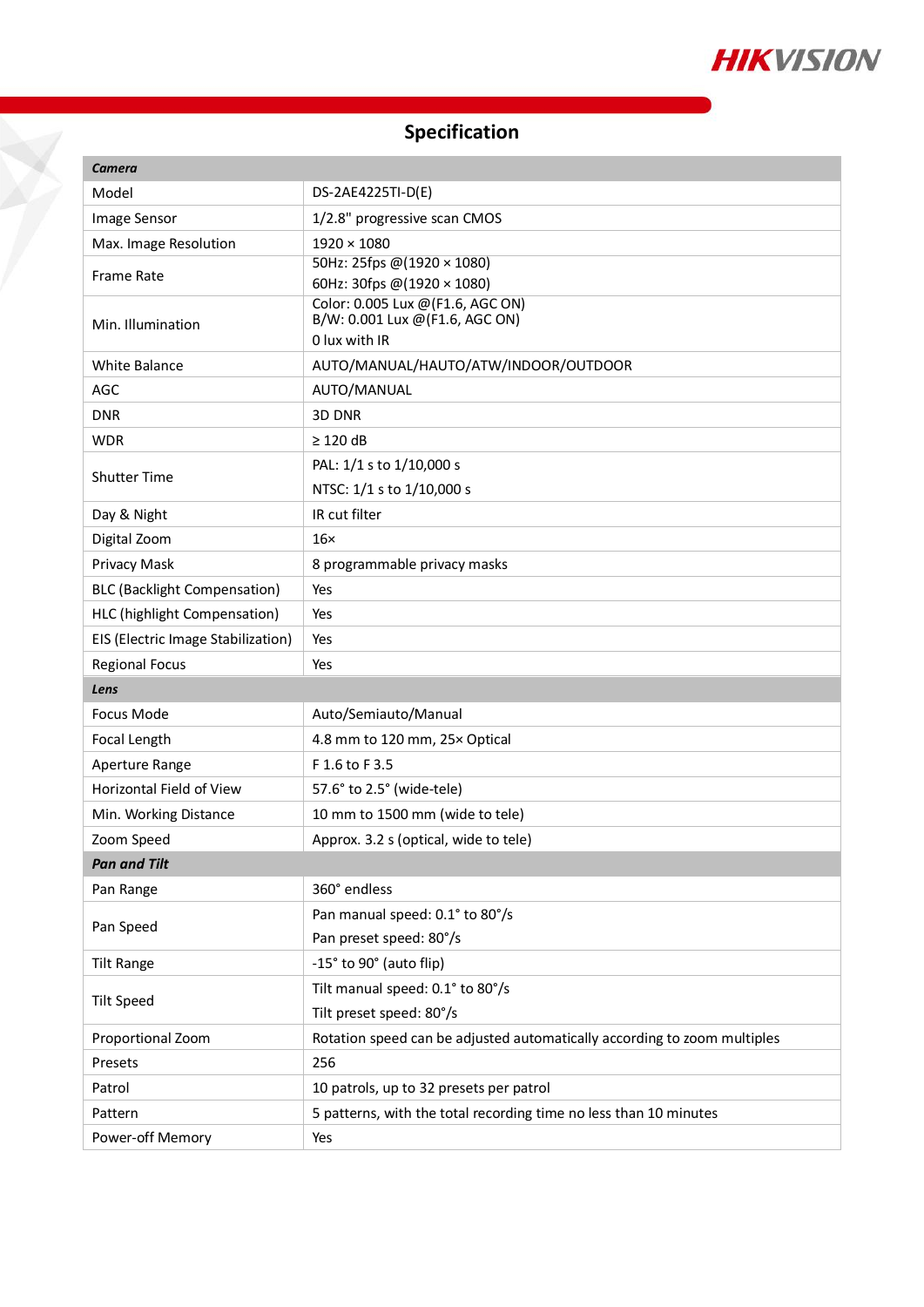

| Park Action                | Preset/Patrol/Pattern/Pan Scan/Tilt Scan/Panorama Scan/Day Mode/Night<br>Mode/None  |  |
|----------------------------|-------------------------------------------------------------------------------------|--|
| PTZ Position Display       | ON/OFF                                                                              |  |
| Scheduled Task             | Preset/Patrol/Pattern/Pan Scan/Tilt Scan/Panorama Scan/Day Mode/Night               |  |
|                            | Mode/Zero Calibration/None                                                          |  |
| <b>Infrared</b>            |                                                                                     |  |
| <b>IR Distance</b>         | Up to 100 m                                                                         |  |
| IR Intensity               | Automatically adjusted depending on the zoom ratio                                  |  |
| Input/Output               |                                                                                     |  |
| Video Output               | Switchable TVI/AHD/CVI/CVBS video output, (NTSC or PAL composite, BNC)              |  |
| RS-485 Interface           | Half-duplex mode                                                                    |  |
|                            | Self-adaptive HIKVISION, Pelco-P, Pelco-D protocol                                  |  |
| UTC function               | UTC protocol (or HIKVISION-C protocol in previous DVR)                              |  |
| <b>General</b>             |                                                                                     |  |
| Menu Language              | English                                                                             |  |
| Power                      | 12 VDC                                                                              |  |
|                            | Max.20 W (IR:7 W)                                                                   |  |
| <b>Working Temperature</b> | -30° C to 65° C (-22° F to 149° F)                                                  |  |
| <b>Working Humidity</b>    | 90% or less                                                                         |  |
| <b>Protection Level</b>    | IP66 standard (outdoor dome)                                                        |  |
|                            | TVS 4,000 V lightning protection, surge protection and voltage transient protection |  |
| Mounting                   | Various mounting modes optional                                                     |  |

Ž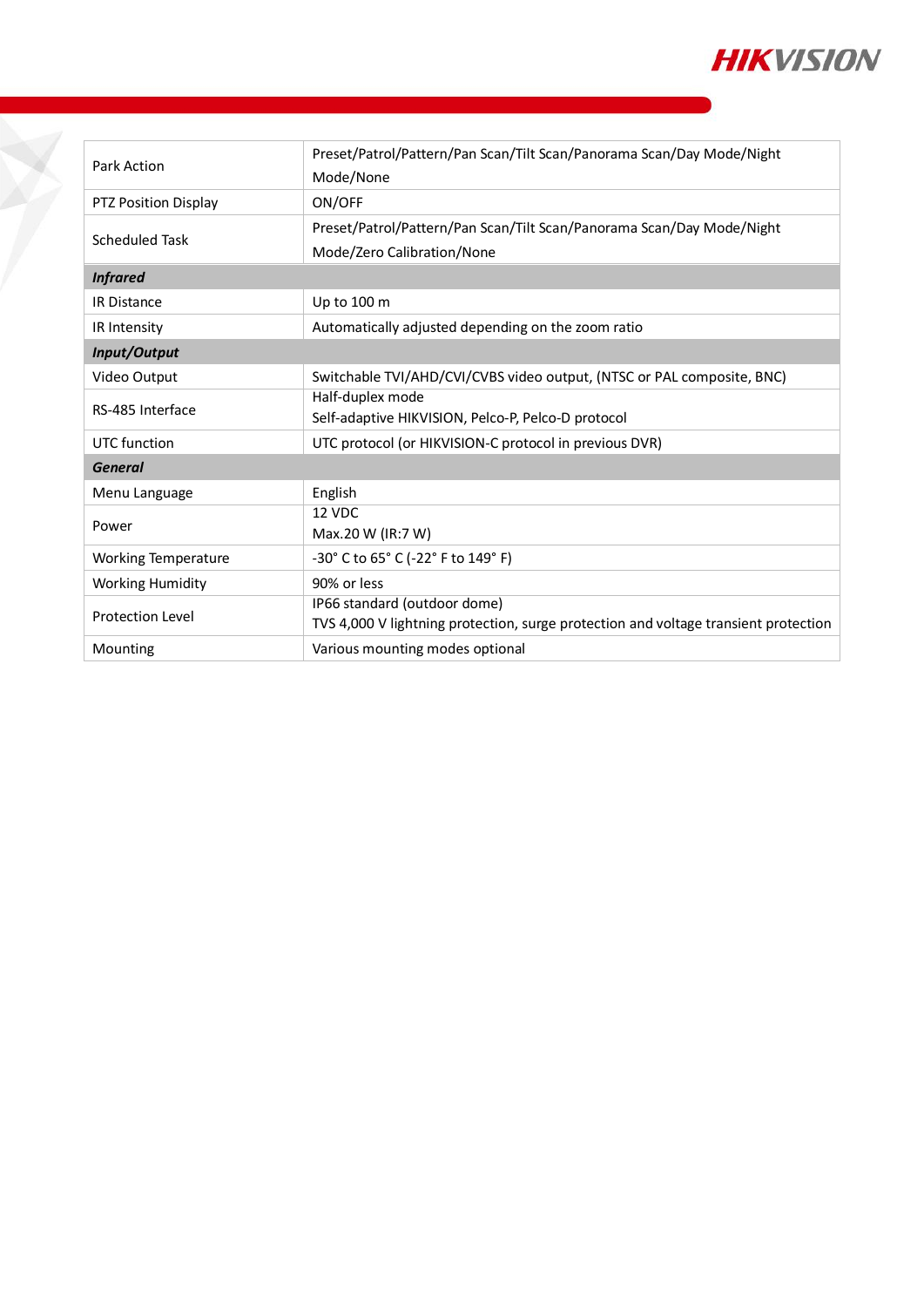

## **Order Model**

DS-2AE4225TI-D(E)

### **Dimension**



Distributed by

Г

L

**HIKVISION®** 

#### Headquarters

No.555 Qianmo Road, Binjiang District, Hangzhou 310051, China T +86-571-8807-5998 overseasbusiness@hikvision.com

**Hikvision USA**  $T + 1 - 909 - 895 - 0400$ sales.usa@hikvision.com

Hikvision Australia<br>T +61-2-8599-4233 salesau@hikvision.com

Hikvision India T+91-22-28469900 sales@pramahikvision.com

Hikvision Canada  $T + 1 - 866 - 200 - 6690$ sales.canada@hikvision.com

Hikvision Thailand  $T + 662 - 275 - 9949$ sales.thailand@hikvision.com **Hikvision Europe** T +31-23-5542770 sales.eu@hikvision.com

Hikvision Italy<br>T + 39-0438-6902 info.it@hikvision.com **Hikvision Brazil** T+55 11 3318-0050

Latam.support@hikvision.com

Hikvision Turkey<br>T +90 (216)521 7070- 7074 sales.tr@hikvision.com

Hikvision Malaysia<br>T +601-7652-2413 sales.my@hikvision.com Hikvision UK & Ireland T+01628-902140 sales.uk@hikvision.com

Hikvision South Africa<br>Tel: +27 (10) 0351172 sale.africa@hikvision.com

Hikvision France<br>T +33(0)1-85-330-450 info.fr@hikvision.com

Hikvision Kazakhstan<br>T +7-727-9730667 nikia.panfilov@hikvision.ru

**Hikvision Vietnam** T +84-974270888 sales.vt@hikvision.com

**Hikvision UAE** T+971-4-4432090 salesme@hikvision.com

Hikvision Singapore<br>T +65-6684-4718 sg@hikvision.com

Hikvision Spain  $T + 34 - 91 - 737 - 16 - 55$ info.es@hikvision.com

Hikvision Tashkent<br>T +99-87-1238-9438 uzb@hikvision.ru

Hikvision Hong Kong<br>T +852-2151-1761 info.hk@hikvision.com

Hikvision Russia T +7-495-669-67-99<br>saleru@hikvision.com

Hikvision Korea<br>T +82-(0)31-731-8817<br>sales.korea@hikvision.com

Hikvision Poland  $T + 48 - 22 - 460 - 01 - 50$ info.pl@hikvision.com

Hikvision Indonesia T+62-21-2933759 Sales.Indonesia@hikvision.com

Hikvision Colombia sales.colombia@hikvision.com

© Hikvision Digital Technology Co., Ltd. 2019 | Data subject to change without notice |